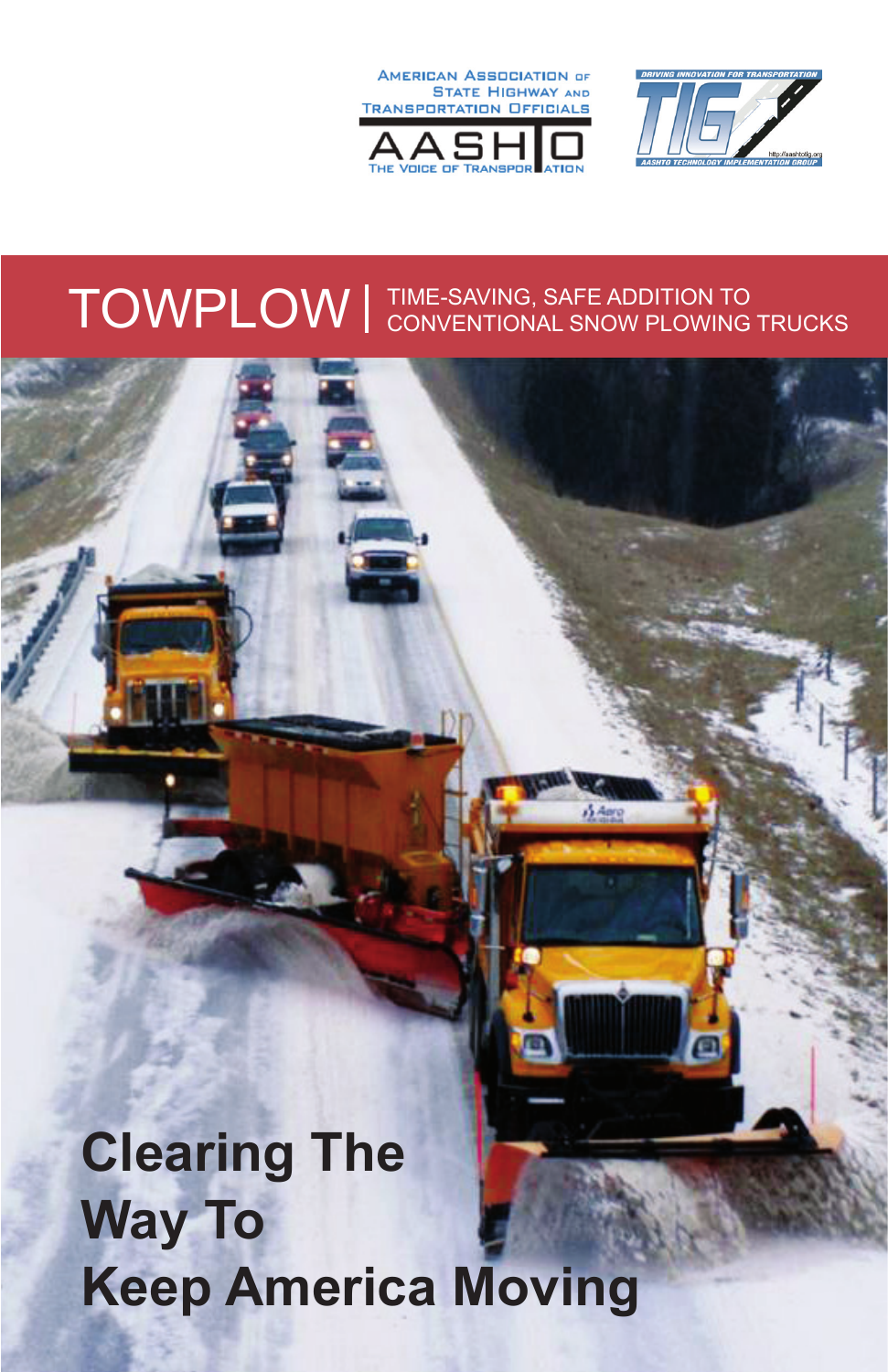**"With just one truck (and operator) able to do the work of more than two conventional snow plow trucks, the benefits of the TowPlow are adding up quickly"**

– excerpt from 2007 Missouri Governor's Award for Quality and Productivity

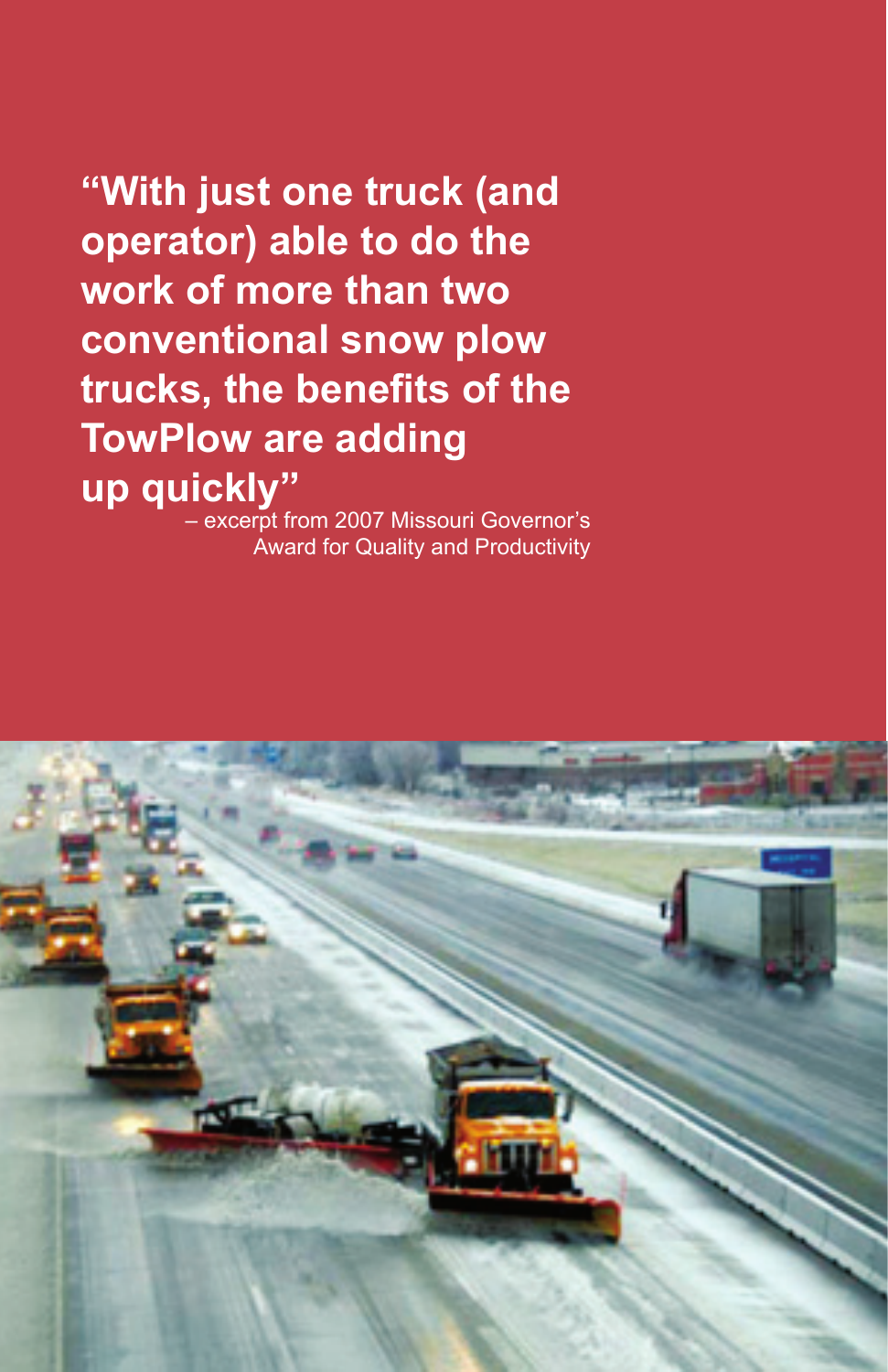### **WHAT IS A TOWPLOW**

The TowPlow is a steerable snow plow trailer equipped with a 26' moldboard and either a liquid delivery system or a granular spreader. In conjunction with a conventional snow plow truck, the combination is able to plow a path approximately 24' wide – or the width of two typical traffic lanes.

### **WHY TOWPLOW? WHY NOW?**

The TowPlow is a timesaving, safe addition to conventional snow plowing trucks and provides a higher level of service to roadway users.

This ready-for-use, innovative technology not only creates a method to increase performance but directly impacts two customer needs: prudent stewardship of taxpayer dollars and roadway safety.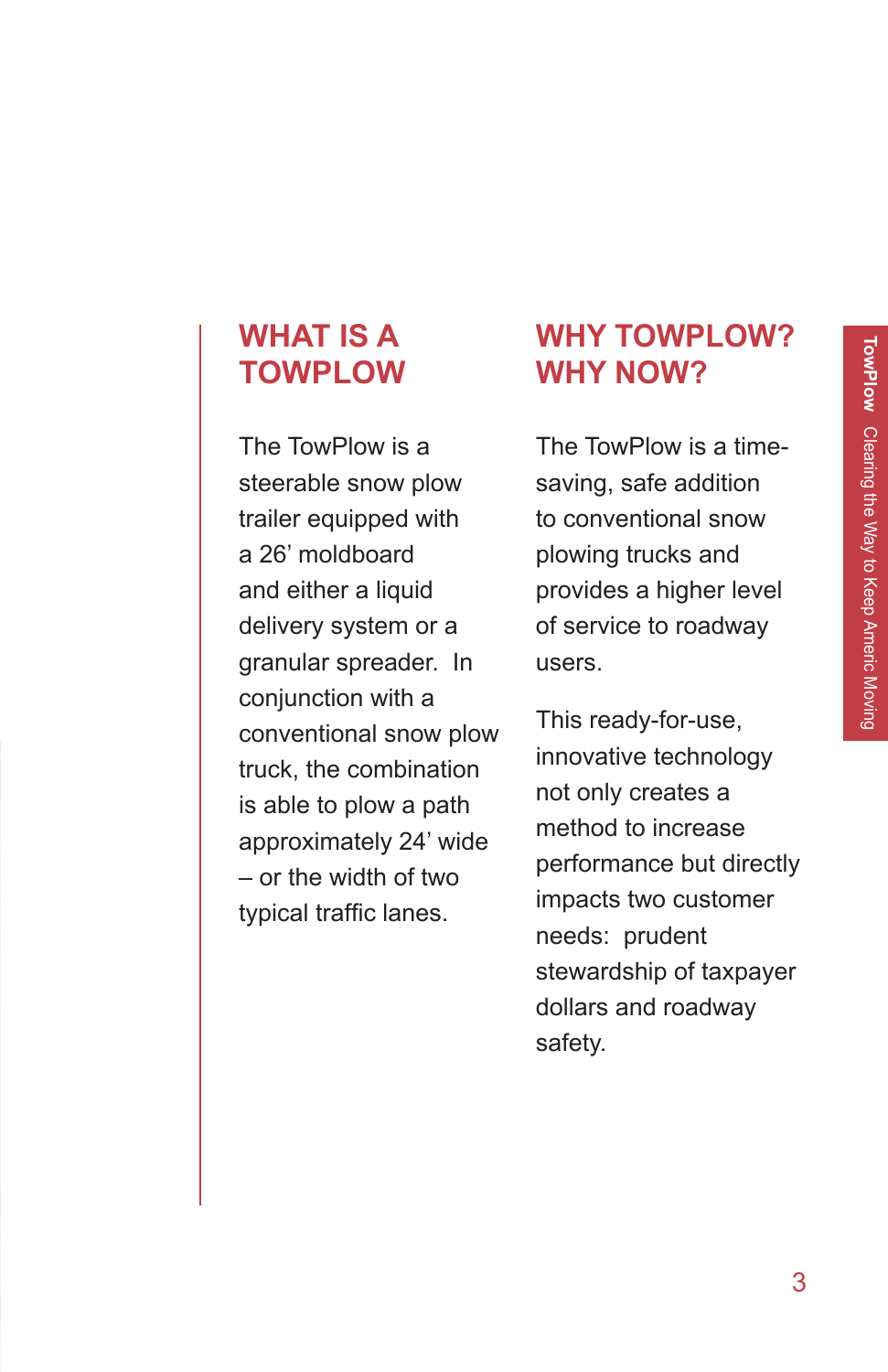

### **Improves Cost-Efficiency**

The TowPlow embodies the "doing more with less" concept. It creates operational improvements in snow removal that contribute significantly to cost efficiencies.

With shrinking numbers and reallocations of agency personnel, the task of maintaining a nonetheless growing network of lane miles becomes ever more challenging. The TowPlow can increase productivity, allowing agencies to maintain or even increase levels

of service in the face of reduced operating budgets and fewer personnel for snow and ice removal.

Agencies that outsource snow removal operations may benefit from reduced contracting costs because contractors may realize increased efficiency and profitability from utilizing the TowPlow.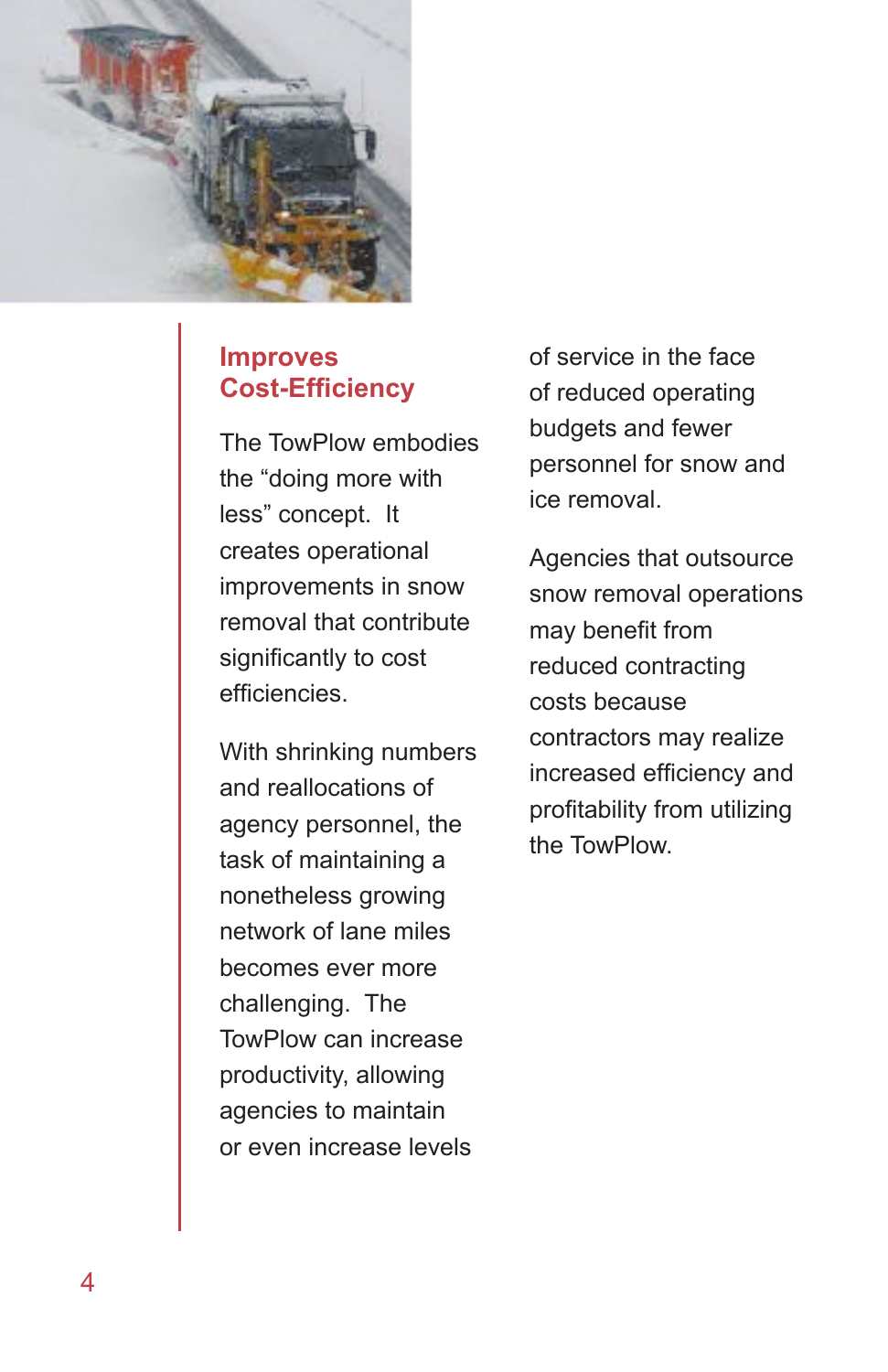### **Increases Operator and Motorist Safety**

Fewer passes with less equipment mean lower potential for traffic accidents during snow and ice removal. Reductions in cycle time also give the traveling public more hours in which to operate on fully cleared roadways as a weather event unfolds.

TowPlow is forgiving – it pivots when it strikes an object and does not tend to rotate the tow vehicle, which reduces the potential for tow vehicle damage.

### **Keeps America Moving**

Unfettered freight and passenger travel is essential to economic vitality. Clearing more lanes in less time with less equipment improves mobility, and offers considerable economic benefits to any State.

### **Reduces Emissions**

The TowPlow reduces the number of vehicles required to clear a given roadway. In turn, this means less fuel use and a lower carbon footprint per cycle or weather event.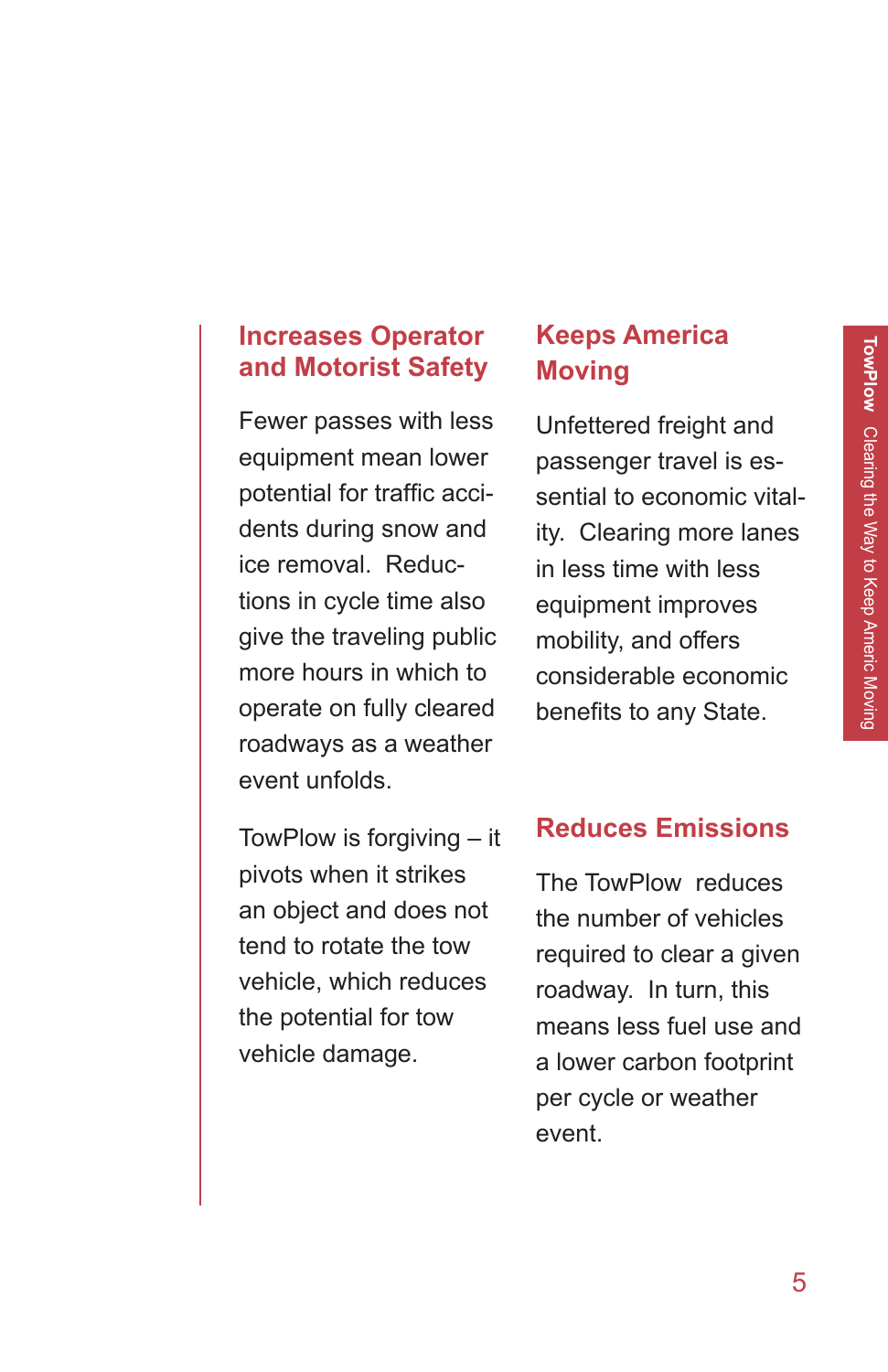

### **Builds Stronger Relationships With Customers**

TowPlow is a visual demonstration of the agency's commitment to innovation – communicating cost savings and other efficiencies that the public can easily understand and respect.

### **Increases Profitability**

Removing snow from a wider portion of roadway at potentially higher speeds means lower operating costs. Although contractors will have short-term

increases in capital costs, those committed to long-term snow removal services will, in the long-term, offset those increases with lower operating costs. As contractors take advantage of lower operating costs, the competitive nature of the bidding process will lead to lower contracting costs for state agencies.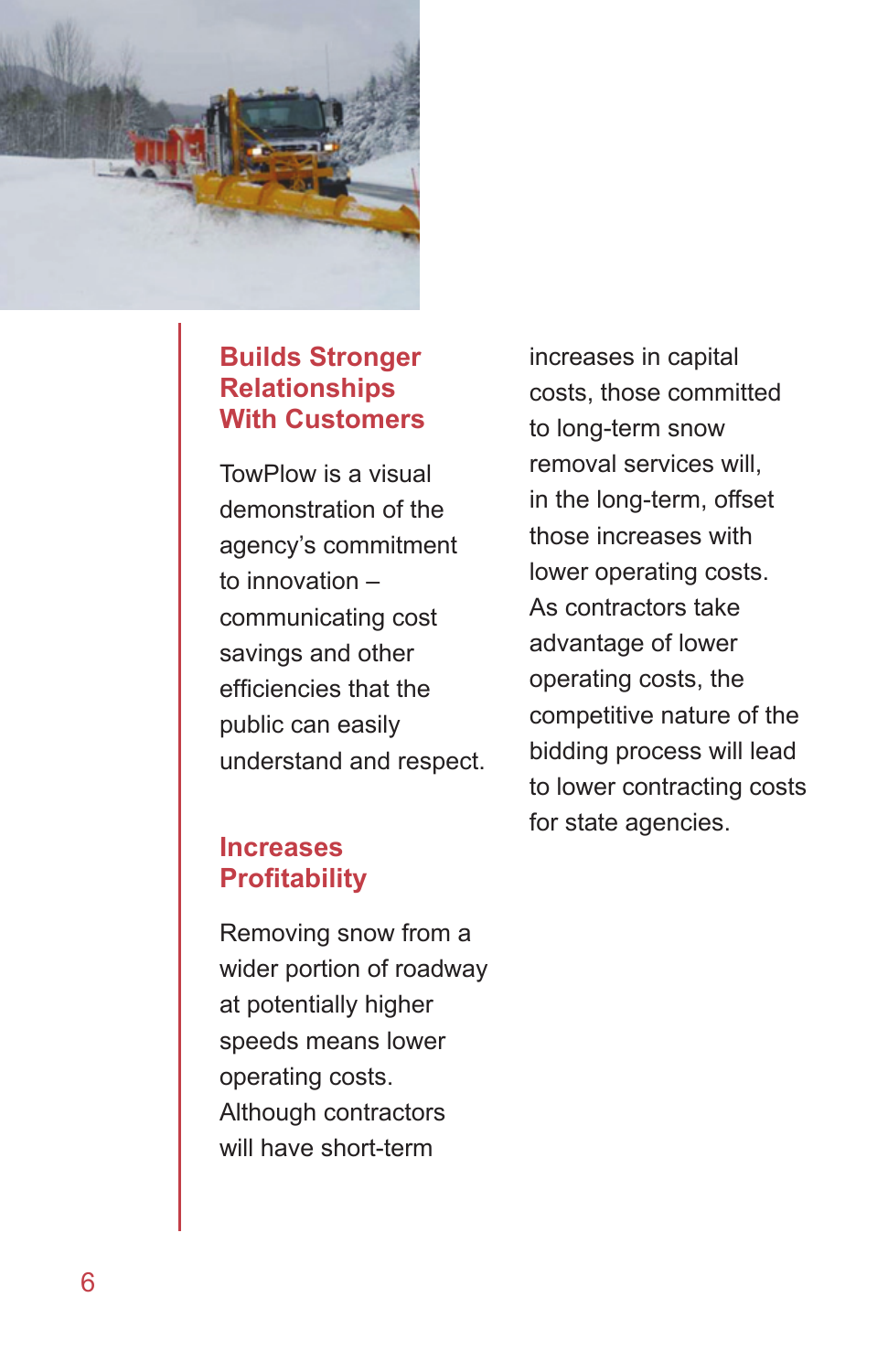### **Improves Operations**

TowPlow offers operational benefits beyond simple cost efficiencies:

- Decreased cycle time due to one pass clearing and wider clearing path
- Higher operating speed potential
- Quickly position or relocate snow removal equipment
- Improved equipment reliability
- Extended plow blade life due to reduced down force
- Efficient clearance means fewer vehicle trips to resupply treatment materials
- Benefits rural and urban areas
- Builds clearing capacity while not increasing on-road equipment fleet size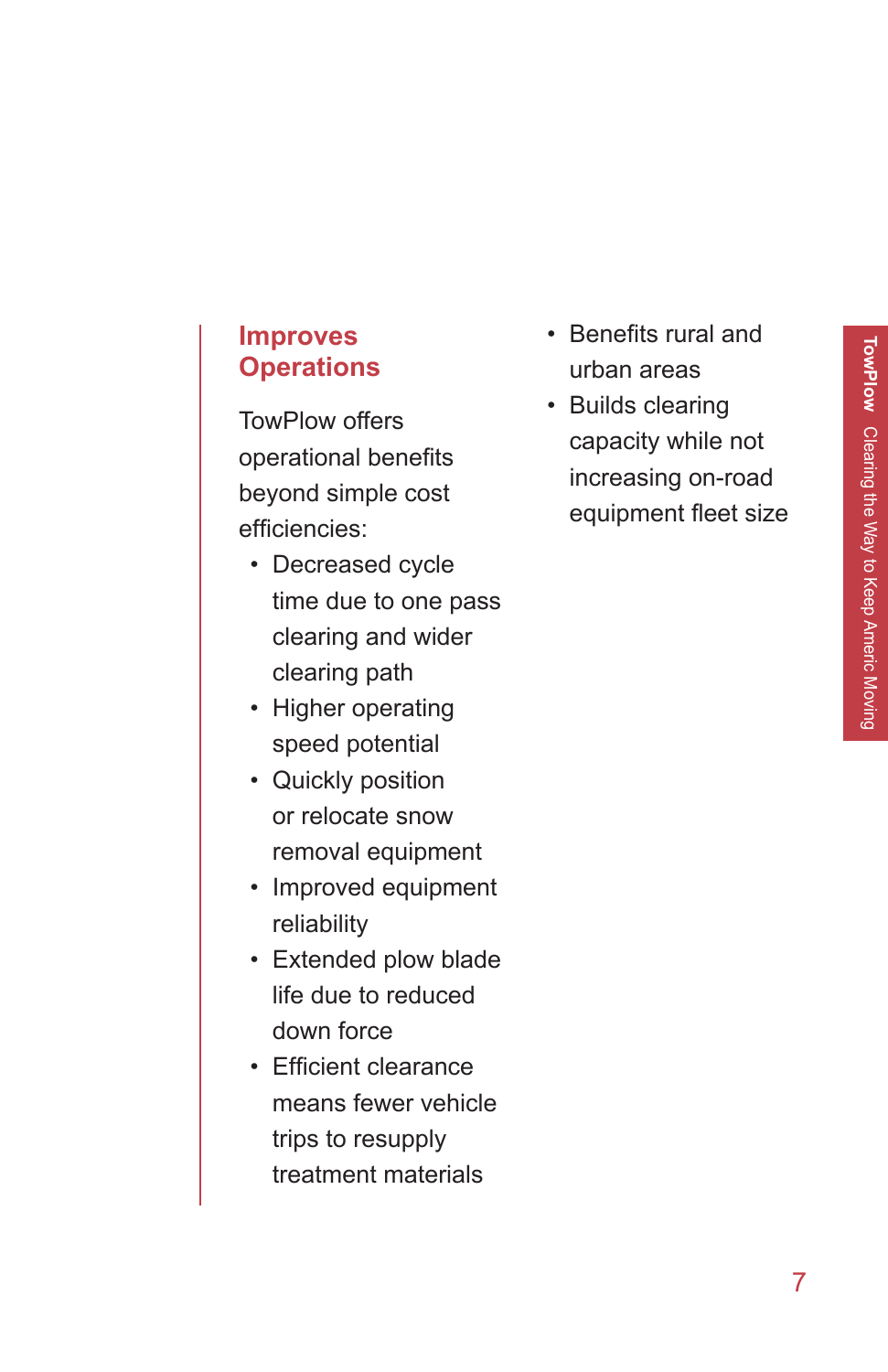## **TOWPLOW** l **FAQs**

**What is the average benefit or cost savings with a TowPlow purchase? How long does it take to break even?**

Utah, like other states, has not completed a true cost savings evaluation of the TowPlow, but recognizes other benefits. Among these are staff reductions and higher levels of service to customers as a result of the ability to maintain increased lane miles. This equates to safer roads, fewer accidents and less congestion.

In Missouri, the use of a TowPlow doubles the clearing width of a conventional truck equipped with only a front snow plow. As a result, labor and fuel costs are cut in half.

The breakeven point of the TowPlow depends on numerous factors. As a rule of thumb, the TowPlow will pay for itself in four to five years based on replacing one snow plow truck for 250 hours per year.

### **Does the use of the TowPlow require any special training for my operator?**

As with any new piece of equipment some training is needed; however, special training is not required. Operators should become familiar with the TowPlow operation in a controlled area prior to using it on the highway. The Missouri DOT has developed a 12-hour TowPlow training class.

**How much additional operator attention does the TowPlow require? Should I have concerns about operator overload?** 

Operating a TowPlow is comparable to operating a truck-mounted wing plow. In fact, some operators believe the TowPlow is easier to operate than the wing plow. The Utah DOT requires that TowPlow host trucks are equipped with automatic transmissions.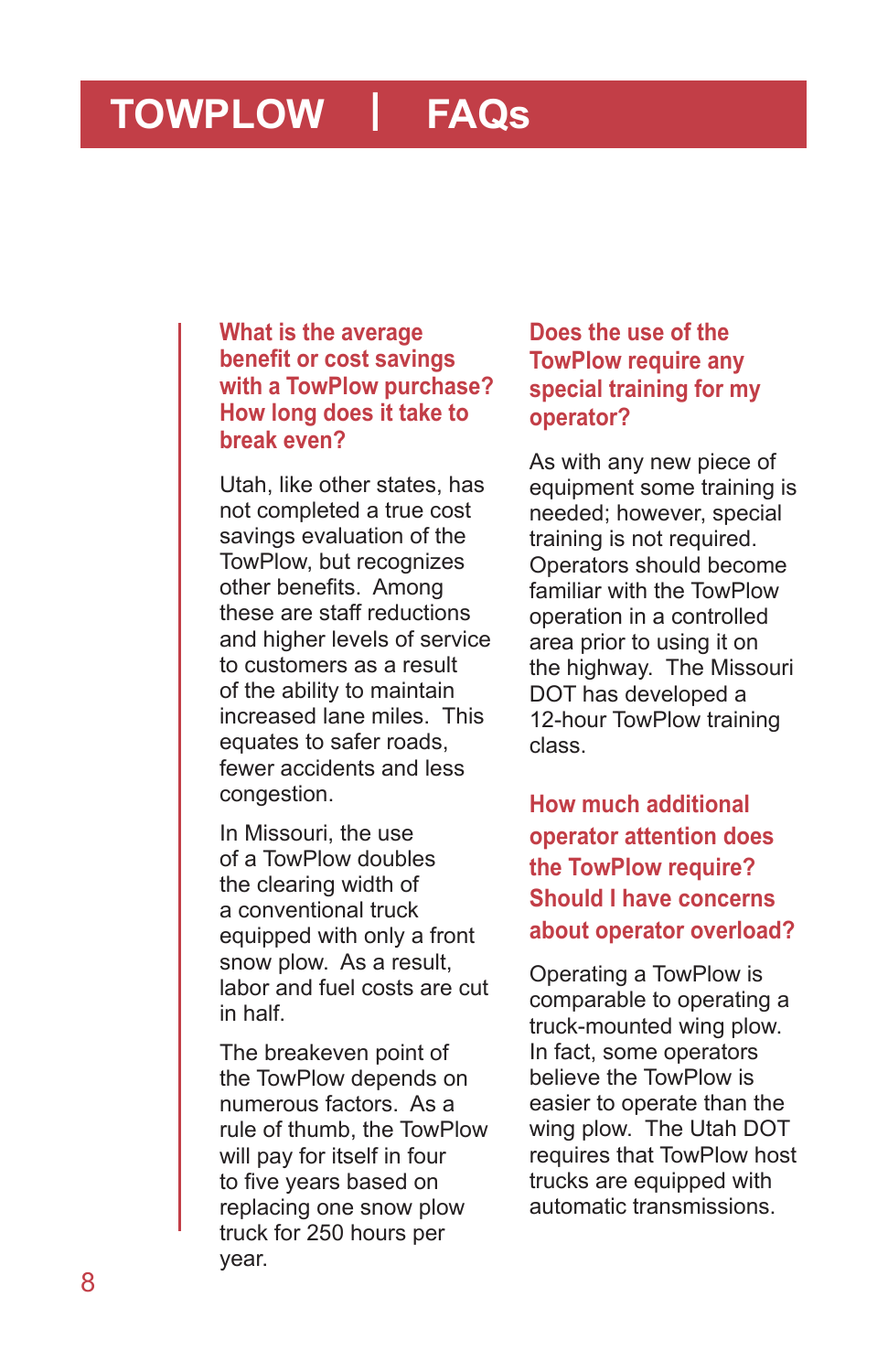**Are there any problems with deploying or retracting the plow? How quickly can the TowPlow be engaged and disengaged**

The TowPlow can be fully deployed or retracted quicker than a wing plow can be picked up. This will vary slightly depending on the hydraulic systems on the host vehicles. Cold weather can also affect performance of hydraulic systems and slow the time for engaging and disengaging but not to a degree that limits use of the TowPlow.

**How does the public respond to a TowPlow? Are you experiencing accidents involving TowPlow operation?**

 "We have been running TowPlows for two winters and we haven't had any problems. The public seems to have an added respect for the TowPlow. We are planning to buy more."

– Mark Fischbach *Twin Cities Winter Maintenance Superintendent Minnesota Department of Transportation*

The Utah DOT is now in its third season of running TowPlows and has not had any accidents or problems. The public does seem to give them added respect and stays farther away from them when compared to a standard snow plow.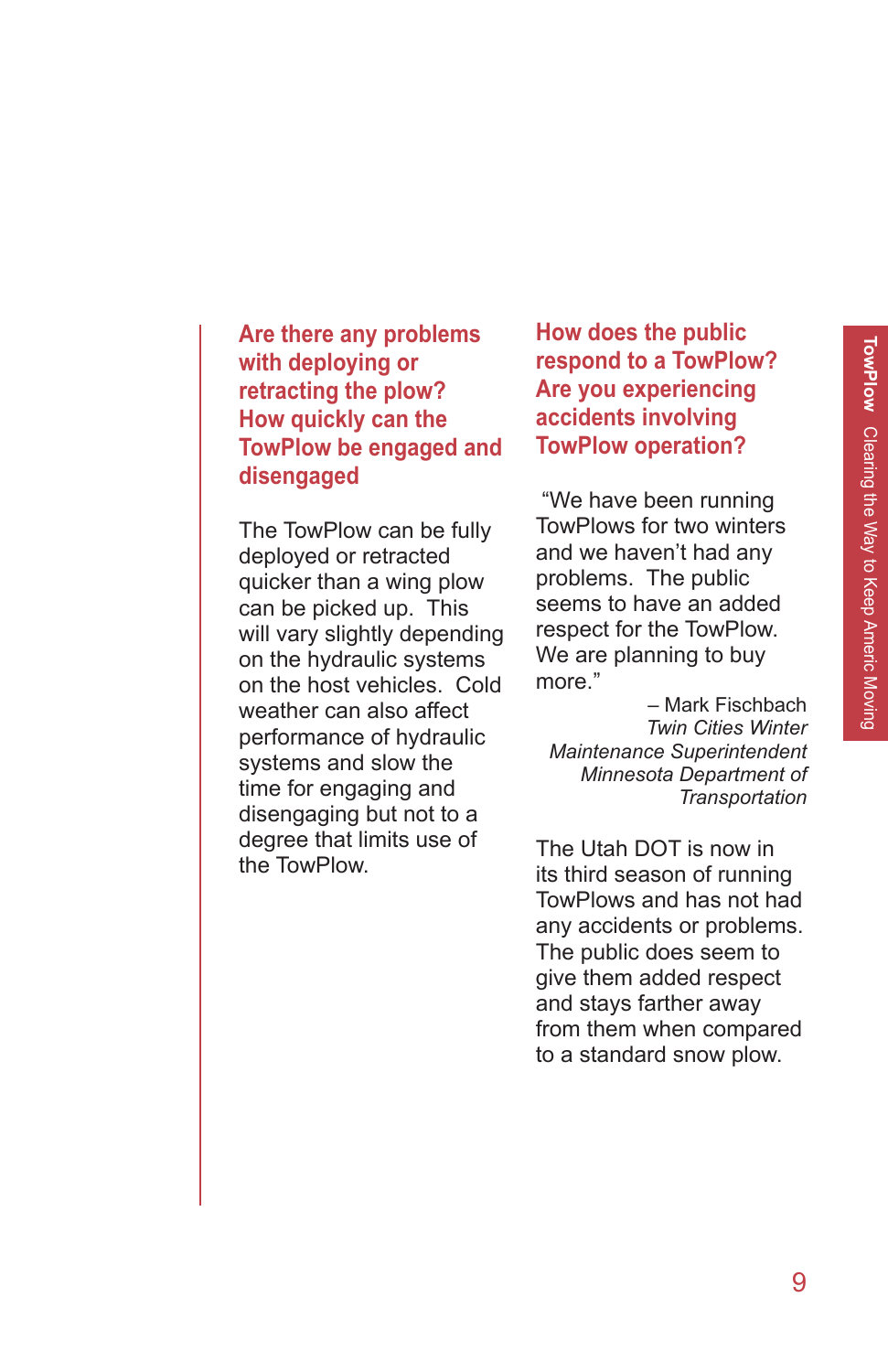

### **We are a state that uses wings. Are there any benefits for us to add a TowPlow?**

For the operator, the TowPlow has fewer controls than the traditional wing plow – two compared to three. The TowPlow allows a wider clearing path than a wing, and some states have found that they can operate a TowPlow at a faster speed than wing plows, generating additional productivity gains. There is also a significant benefit on multi-lane Interstate highways where there is a need to apply additional salt/brine to the surface area. The TowPlow, with chemical storage, enables multiple lanes to be treated with the same pass.

### **Do I need any special truck horsepower, hydraulic, or cooling requirements to pull a TowPlow?**

In general, larger trucks are better to pull TowPlows. Most trucks that pull TowPlows are tandem axle plow trucks with a minimum of 350 hp and available hydraulic circuits to operate the TowPlow. Some states use a horsepower rating and torque of 450 hp and 1650 torque. The cooling package will match the engine. Some states increase the hydraulic pump size and have independent spreader controls for both the truck and the TowPlow.

**Are there any unusual equipment maintenance issues or repairs that the TowPlow requires? What is the expected longevity of a TowPlow?**

There are no unusual maintenance or repair issues with the TowPlow. All components of the TowPlow are found routinely on other plows and trucks.

Utah DOT estimates a 20-year life cycle and is considering an increase to 25 years with a "recovery" rate of \$30.00 per hour.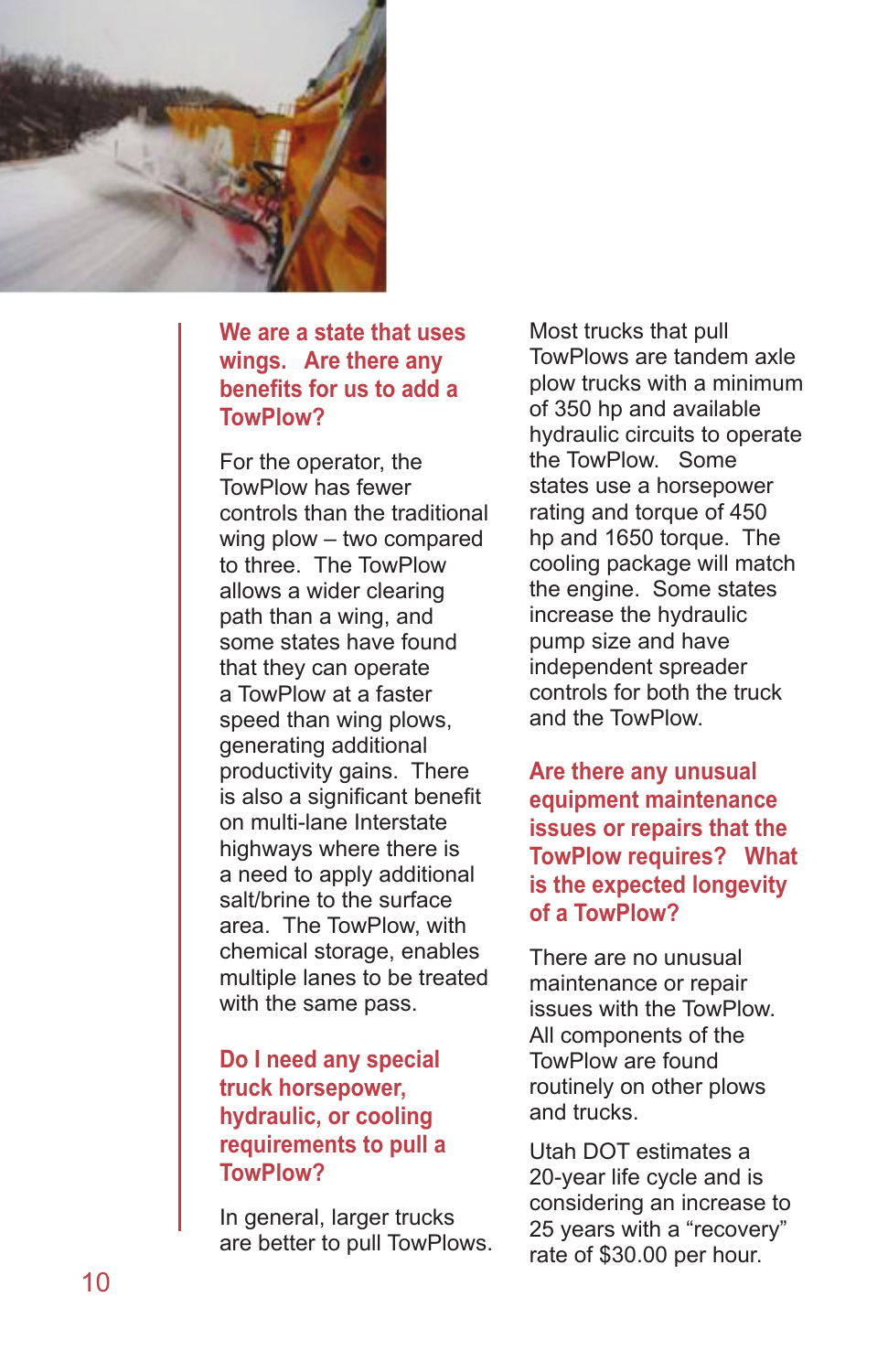### **I can see value on multilane roads, but is there a benefit to using a TowPlow on a two lane/ two way highway?**

The TowPlow can be used on two lane roadways where there are shoulders that need to be cleared simultaneously with the driving lane. Some two lane roads have auxiliary, climbing, or alternating passing lanes. The use of a TowPlow on these roadways allows wider sections to be cleared in one pass, rather than circling around to clear the additional pavement width.

### **Have you realized any unexpected benefits?**

"… the TowPlow is more forgiving to a hit than a traditional wing and consequently the truck stays more in control. Also, because we are able to plow the snow back further, you can gain up to 14 feet more (depending on your wing set up) than a traditional plow and wing." – Randy Reznicek *St Cloud District Winter Maintenance Superintendent Minnesota Department of Transportation*

There are operators that use the TowPlow (with the plow in the "up" position) to increase chemical capacity for pre-treating operations. This allows operators to treat more miles of roadway without refilling the truck. States that use TowPlows have experienced very positive media coverage of their operations, with stories of the states' innovative and efficient efforts to fight snow storms.